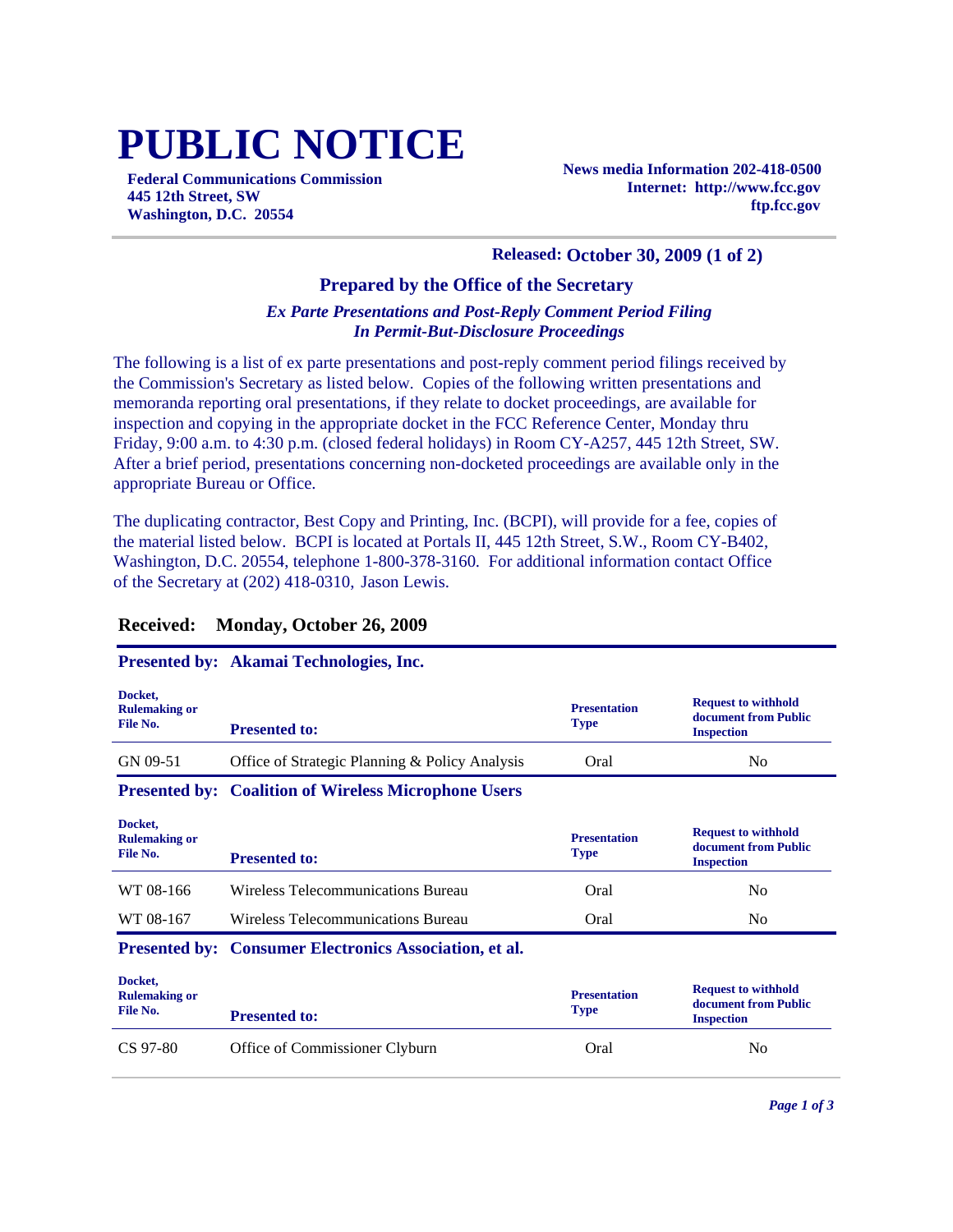| MB 08-82                                    | Office of Commissioner Clyburn                               | Oral                               | N <sub>0</sub>                                                          |
|---------------------------------------------|--------------------------------------------------------------|------------------------------------|-------------------------------------------------------------------------|
|                                             | <b>Presented by: Fixed Wireless Communications Coalition</b> |                                    |                                                                         |
| Docket,<br><b>Rulemaking or</b><br>File No. | <b>Presented to:</b>                                         | <b>Presentation</b><br><b>Type</b> | <b>Request to withhold</b><br>document from Public<br><b>Inspection</b> |
| WT 09-114                                   | Wireless Telecommunications Bureau                           | Written                            | N <sub>0</sub>                                                          |
|                                             | <b>Presented by: Hughes Communications, Inc.</b>             |                                    |                                                                         |
| Docket,<br><b>Rulemaking or</b><br>File No. | <b>Presented to:</b>                                         | <b>Presentation</b><br><b>Type</b> | <b>Request to withhold</b><br>document from Public<br><b>Inspection</b> |
| GN 09-51                                    | Office of Strategic Planning & Policy Analysis               | Oral                               | N <sub>0</sub>                                                          |
|                                             | <b>Presented by: Microsoft Corporation</b>                   |                                    |                                                                         |
| Docket,<br><b>Rulemaking or</b><br>File No. | <b>Presented to:</b>                                         | <b>Presentation</b><br><b>Type</b> | <b>Request to withhold</b><br>document from Public<br><b>Inspection</b> |
| ET 02-380                                   | <b>Commissioner Baker</b>                                    | Oral                               | No                                                                      |
| ET 04-186                                   | <b>Commissioner Baker</b>                                    | Oral                               | N <sub>0</sub>                                                          |
|                                             | Office of Engineering and Technology                         | Written                            | N <sub>0</sub>                                                          |
| GN 09-137                                   | <b>Commissioner Baker</b>                                    | Oral                               | No                                                                      |
| GN 09-47                                    | <b>Commissioner Baker</b>                                    | Oral                               | N <sub>0</sub>                                                          |
| GN 09-51                                    | <b>Commissioner Baker</b>                                    | Oral                               | N <sub>0</sub>                                                          |
| WT 08-166                                   | <b>Commissioner Baker</b>                                    | Oral                               | N <sub>0</sub>                                                          |
|                                             |                                                              |                                    |                                                                         |
| WT 08-167                                   | <b>Commissioner Baker</b>                                    | Oral                               | No                                                                      |
|                                             | <b>Presented by: RAND Corporation</b>                        |                                    |                                                                         |

| DOCKEL,<br><b>Rulemaking or</b><br>File No. | <b>Presented to:</b>                       | <b>Presentation</b><br><b>Type</b> | <b>Request to withhold</b><br>document from Public<br><b>Inspection</b> |
|---------------------------------------------|--------------------------------------------|------------------------------------|-------------------------------------------------------------------------|
| GN 09-51                                    | Public Safety and Homeland Security Bureau | Oral                               | N <sub>0</sub>                                                          |

## **Presented by: Verizon Wireless**

| Docket,<br><b>Rulemaking or</b><br>File No. | <b>Presented to:</b>        | <b>Presentation</b><br><b>Type</b> | <b>Request to withhold</b><br>document from Public<br><b>Inspection</b> |
|---------------------------------------------|-----------------------------|------------------------------------|-------------------------------------------------------------------------|
| CC 96-45                                    | Wireline Competition Bureau | Oral                               | No                                                                      |
| WC 05-337                                   | Wireline Competition Bureau | Oral                               | No                                                                      |
| WT 08-95                                    | Wireline Competition Bureau | Oral                               | No                                                                      |